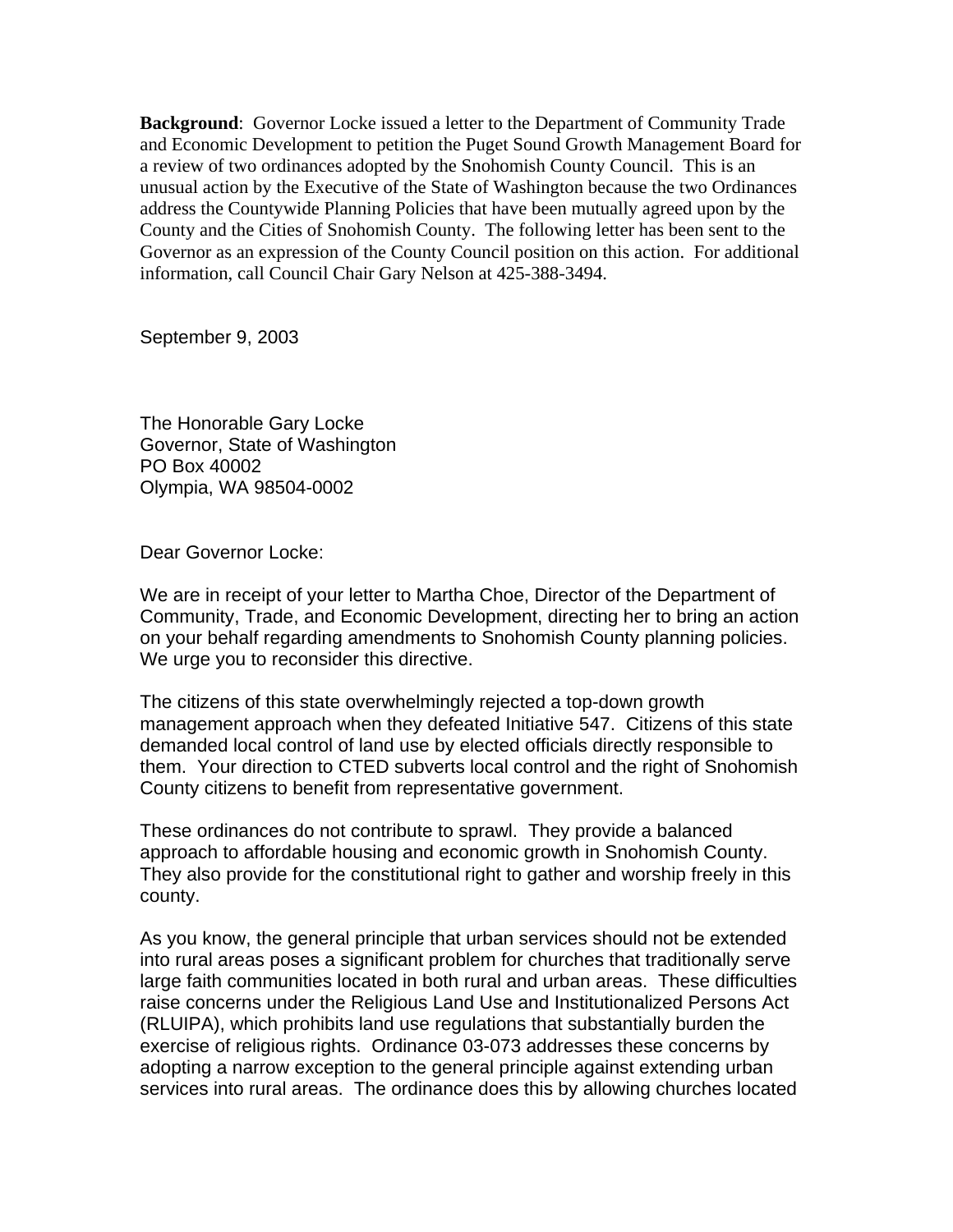in rural areas directly adjacent to UGAs to access existing sewer service provided that the size, scale, and uses of the church are compatible with the surrounding rural area as evidenced by issuance of a conditional use permit. Under county code, issuance of a conditional use permit can only occur if the hearing examiner determines that the proposed use is compatible with surrounding areas. The ordinance does not allow construction of new sewer service or use of the existing sewer for residential or commercial uses in the rural area, *just hookups to existing stubouts for churches next to the UGA*.

Ordinance No. 03-072 does not and cannot weaken the UGA expansion requirements contained in RCW 36.70A.110 and RCW 36.70A.215. Indeed, the ordinance expressly requires that all UGA expansions must comply with the GMA, and adds further conditions above and beyond those minimum requirements. The CTED appeal appears to be predicated on the erroneous assumption that those extra conditions are intended to supercede the GMA requirements, but even a cursory reading of the ordinance language belies that interpretation.

In your letter, you express the concern that these ordinances may set a precedent for other counties. The precedent being set is that of a Governor mandating growth decisions on the duly-elected representatives of the citizens of a county. This is bad precedent. The Growth Management Act encourages deference in local control of zoning and planning.

Your letter also states that many cities in Snohomish County have concerns regarding these actions. The Growth Management Act requires the county to consult and collaborate with cities. This was done quite successfully through our Growth Management Advisory Board (Snohomish County Tomorrow) and both measures were approved by that group.

Finally, your proposed action magnifies a condition that counties have feared and one that must be remedied by the legislature. Your appeal goes directly to a board that you appoint and employ. While we appreciate the hard work and independence of the Growth Management Hearings Boards, the appearance of fairness in this situation is hardly evident.

We will work with the department to resolve any issues. But we reserve the right to make local decisions on behalf of the residents of Snohomish County. We invite you to be a partner, not a petitioner, in that effort.

\_\_\_\_\_\_\_\_\_\_\_\_\_\_\_\_\_\_\_\_\_\_\_\_\_\_ \_\_\_\_\_\_\_\_\_\_\_\_\_\_\_\_\_\_\_\_\_\_\_

\_\_\_\_\_\_\_\_\_\_\_\_\_\_\_\_\_\_\_\_\_\_\_\_\_\_ \_\_\_\_\_\_\_\_\_\_\_\_\_\_\_\_\_\_\_\_\_\_\_

**Gary Nelson John Koster** Council Chair Council Vice Chair